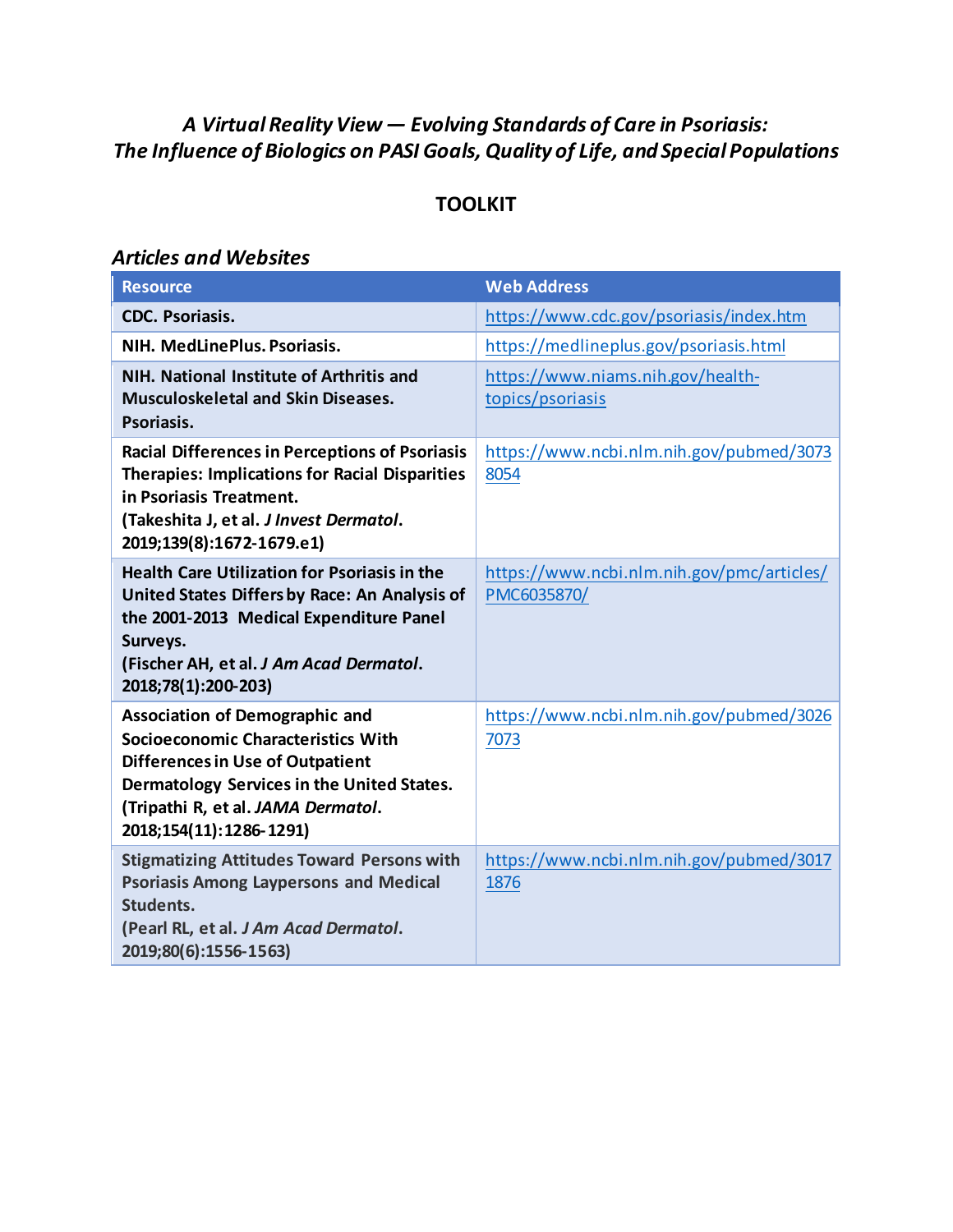| Psoriasis in Skin of Color: Insights into the | https://www.ncbi.nlm.nih.gov/pubmed/2920 |
|-----------------------------------------------|------------------------------------------|
| Epidemiology, Clinical Presentation,          | 9945                                     |
| Genetics, Quality-of-Life Impact, and         |                                          |
| <b>Treatment of Psoriasis in Non-White</b>    |                                          |
| <b>Racial/Ethnic Groups.</b>                  |                                          |
| (Kaufman BP, Alexis AF. Am J Clin Dermatol.   |                                          |
| 2018;19:405-423)                              |                                          |

# *Selected Ongoing Clinical Trials*

| An Outcomes Study to Determine the<br><b>Reasons Patients on Biologic Therapy</b><br><b>Discontinue Treatment and Fail to Follow-up</b><br>with Their Providers<br><b>NCT03964168</b>                            | https://clinicaltrials.gov/ct2/show/NCT03964<br>168?term=biologic&cond=psoriasis&rank=6                       |
|------------------------------------------------------------------------------------------------------------------------------------------------------------------------------------------------------------------|---------------------------------------------------------------------------------------------------------------|
| A Priming Intervention to Increase Patient<br>Willingness to Use Injectables for the<br><b>Management of Psoriasis</b><br><b>NCT03465696</b>                                                                     | https://clinicaltrials.gov/ct2/show/NCT03465<br>696?term=biologic&recrs=abd&cond=psorias<br>is&rank=10        |
| A Study of Ixekizumab (LY2439821)<br><b>Compared to Guselkumab in Participants</b><br>with Moderate to Severe Plaque Psoriasis<br>(IXORA-R)<br><b>NCT03573323</b>                                                | https://clinicaltrials.gov/ct2/show/NCT03573<br>323?term=biologic&recrs=abd&cond=psorias<br>is&draw=2&rank=11 |
| A Study to Assess the Safety and Efficacy of<br><b>Risankizumab for Maintenance in Moderate</b><br>to Severe Plaque Type Psoriasis<br>(LIMMITLESS)<br>NCT03047395                                                | https://clinicaltrials.gov/ct2/show/NCT03047<br>395?term=biologic&recrs=abd&cond=psorias<br>is&draw=4&rank=28 |
| Multi-Dose Study of SHR-1314 in Subjects<br>with Moderate to Severe Plaque Psoriasis<br><b>NCT03463187</b>                                                                                                       | https://clinicaltrials.gov/ct2/show/NCT03463<br>187?term=biologic&recrs=abd&cond=psorias<br>is&draw=6&rank=41 |
| Study of the Efficacy of Early Intervention<br>With Secukinumab 300 mg s.c. Compared to<br>Narrow-band UVB in Patients with New-<br><b>Onset, Moderate to Severe Plaque Psoriasis</b><br>(STEPin)<br>NCT03020199 | https://clinicaltrials.gov/ct2/show/NCT03020<br>199?term=biologic&recrs=abd&cond=psorias<br>is&draw=2&rank=53 |